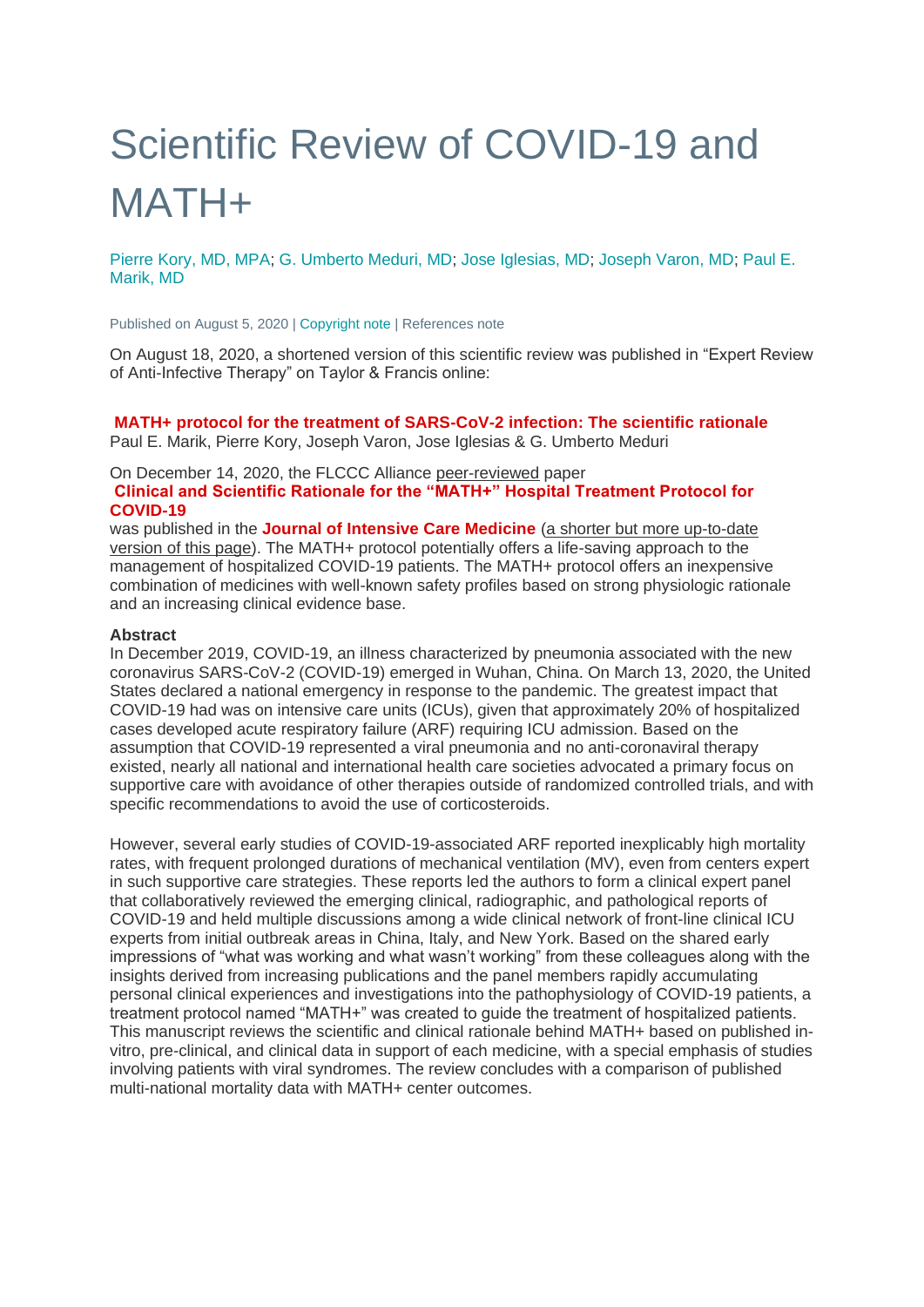# The [Pathophysiology](https://covid19criticalcare.com/math-hospital-treatment/scientific-review-of-covid-19-and-math-plus/#1596268388654-9a74b3df-0572) of COVID-19 Rationale for the MATH+ Hospital [Treatment](https://covid19criticalcare.com/math-hospital-treatment/scientific-review-of-covid-19-and-math-plus/#1596274738661-673bb2d7-d551) [Protocol](https://covid19criticalcare.com/math-hospital-treatment/scientific-review-of-covid-19-and-math-plus/#1596274738661-673bb2d7-d551)

*Evidence based scientific reviews supporting MATH+* 

## *components:*

[Methylprednisolone](https://covid19criticalcare.com/math-hospital-treatment/scientific-review-of-covid-19-and-math-plus/#1596271950214-1512f39a-55c8) [Ascorbic](https://covid19criticalcare.com/math-hospital-treatment/scientific-review-of-covid-19-and-math-plus/#1596273270821-278f6d91-abca) Acid [Thiamine](https://covid19criticalcare.com/math-hospital-treatment/scientific-review-of-covid-19-and-math-plus/#1596373966697-ed8e822f-c48b) [Heparin](https://covid19criticalcare.com/math-hospital-treatment/scientific-review-of-covid-19-and-math-plus/#1596388398786-5ae3e736-78cc) [Melatonin](https://covid19criticalcare.com/math-hospital-treatment/scientific-review-of-covid-19-and-math-plus/#1596439772833-6ce97854-a5d3) [Zinc](https://covid19criticalcare.com/math-hospital-treatment/scientific-review-of-covid-19-and-math-plus/#1596440026232-a78b4abf-281e) [Vitamin](https://covid19criticalcare.com/math-hospital-treatment/scientific-review-of-covid-19-and-math-plus/#1596440244108-d8b80308-7918) D **Authors** Pierre Kory, MD; Paul E. Marik, MD

#### **Abstract**

Vitamin D deficiency is a major global public health problem in all age groups and it has been estimated that in excess of one billion people world- wide have vitamin D deficiency. Although it has been quickly recognized that number of factors, including age, co-morbidities, race, access to healthcare and genetic factors (and the complex interactions between these factors), determine the clinical course after exposure to SARS-CoV-2, in the below section, the physiologic importance of vitamin D, the implications of Vitamin D deficiency, and the impacts of Vitamin D supplementation in influencing the risk of dying from SARS-CoV-2 will be reviewed.

## **Vitamin D and COVID-19**

Vitamin D is obtained via the diet or produced in the skin by UVB light. Aside from its known role in calcium metabolism and bone health it also has important roles in the immune system including support of endothelial barriers, and innate and adaptive immunity.<sup>133</sup> The innate immune system in COVID-19 produces both pro-inflammatory and anti-inflammatory cytokines while vitamin D reduces the production of pro-inflammatory Th1 cytokines such as tumor necrosis factor α and interferon y and increase the expression of anti-inflammatory cytokines by macrophages.<sup>134–136</sup>

Given it's important roles in immune function, many have hypothesized that vitamin D deficiency increases susceptibility to infections and that supplementation may improve outcomes, particularly in COVID-19.137,138 Data supportive of the theory that deficiency leads to infections largely rest on the fact that seasonal influenza infections generally peak in conjunction with times of the year when 25(OH)D concentrations are lowest.<sup>139</sup> Further, the onset of the epidemic and higher case load in countries during the winter season also raises the possible association with low vitamin D status.<sup>140</sup> Rhodes et al first identified this link by comparing the mortality of COVID-19 in relation to country latitude and found that, even after adjusting for age, there was a 4.4% increase in mortality for each degree latitude north of 28 degrees. Further, ethnic minorities in both the United States and the United Kingdom have high rates of Vitamin D deficiency, potentially explaining why the mortality rates in these populations are much higher.141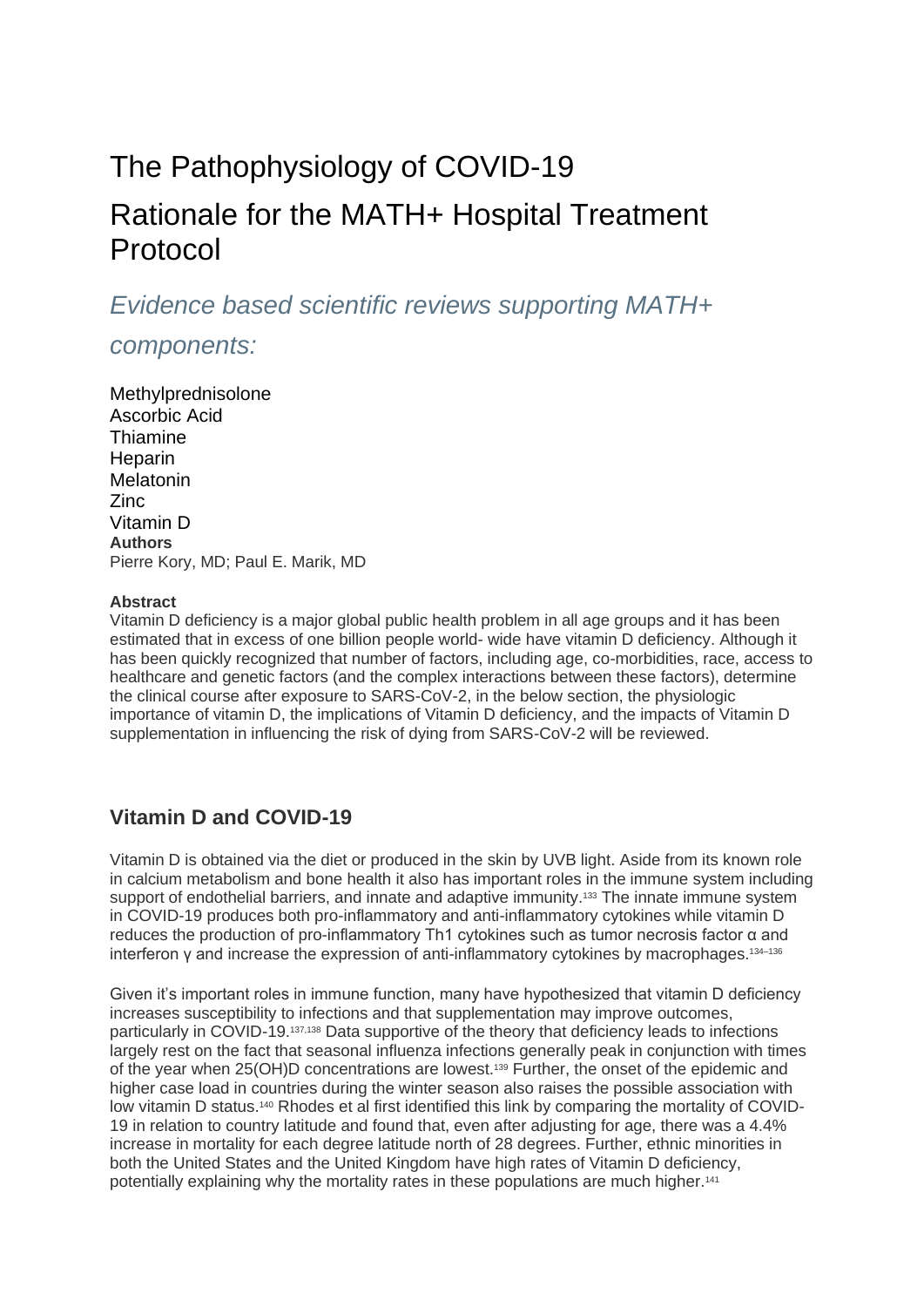Given the strong associations of Vitamin D deficiency with higher rates of viral infections, multiple studies have tested whether vitamin D supplementation can reduce this risk. Although studies have conflicted in their findings, a recent meta-analysis from 2018 found that regular supplementation with vitamin D decreased the risk of acute respiratory tract infections, with the most profound effects in patients with severe vitamin D deficiency.<sup>142</sup>

In the critically ill, the benefits of supplementation are even more profound. First, vitamin D deficiency in the ICU is common and levels decrease rapidly after admission.<sup>143,144</sup> Deficiency has strong negative correlations with poor outcomes, namely higher mortality.<sup>145,146</sup> Overall, less than 800 patients have been included in RCTs worldwide, but a meta-analysis of these studies found that supplementation in the ICU, largely using high doses, improved survival.147,148 Currently there are two large RCT's together enrolling over 5000 patients which will provide more definitive evidence to guide therapy.

The available data suggest that high-dose vitamin D supplementation is beneficial not only in the prevention of viral infections but also in improving outcomes of the critically ill. Although the impact of supplementation varies by deficiency status as well as severity of illness, vitamin D supplementation is safe; one meta-analysis of healthy patients found no adverse events, while in the critically ill, mild hypercalcemia was the most common adverse effect.142,149

Levels greater than 50nmol/L (20ng/mL) are thought sufficient for protection against acute respiratory tract infections.<sup>142</sup> One report mentioned that "doses up to 10,000 IU/day is safe, although well above what is needed" and that "only 1,000–2,000 IU may be needed to obtain optimal effects on bone and immunity".<sup>150</sup> Thus to reduce the risk of infection, one expert recommended that people at risk of COVID-19 consider taking 10,000 IU/d of vitamin D3 for a few weeks to rapidly raise 25(OH)D concentrations, followed by 5000 IU/d. The goal should be to raise 25(OH)D concentrations above 40-60 ng/mL (100-150 nmol/L).<sup>150</sup>

In the critically ill, the doses used from published RCT's ranged from 200,000–600,000 IU.<sup>147</sup> Han et al gave either 50,000 or 1000,000 IU for 5 days straight while in the largest trial, Amrein et al gave a single enteral dose of 540,000 IU then monthly doses of 90,000 IU for 5 months.151,152

# *References*

- 133.Rondanelli M, Miccono A, Lamburghini S, et al. Self-Care for Common Colds: The Pivotal Role of Vitamin D, Vitamin C, Zinc, and Echinacea in Three Main Immune Interactive Clusters (Physical Barriers, Innate and Adaptive Immunity) Involved during an Episode of Common Colds – Practical Advice on Dosages . *Evidencebased Complement Altern Med*. Published online 2018. **<https://doi.org/10.1155/2018/5813095>**
- 134.Huang C, Wang Y, Li X, et al. Clinical features of patients infected with 2019 novel coronavirus in Wuhan, China. *Lancet*. Published online 2020. **[https://doi.org/10.1016/S0140-6736\(20\)30183-5](https://doi.org/10.1016/S0140-6736(20)30183-5)**
- 135.Sharifi A, Vahedi H, Nedjat S, Rafiei H, Hosseinzadeh-Attar MJ. Effect of single-dose injection of vitamin D on immune cytokines in ulcerative colitis patients: a randomized placebo-controlled trial. *APMIS*. Published online 2019. **<https://doi.org/10.1111/apm.12982>**
- 136.Rossi GA, Fanous H, Colin AA. Viral strategies predisposing to respiratory bacterial superinfections. *Pediatr Pulmonol*. Published online 2020. **<https://doi.org/10.1002/ppul.24699>**
- 137.Grant WB, Lahore H, McDonnell SL, et al. Evidence that vitamin d supplementation could reduce risk of influenza and Covid-19 infections and deaths. *Nutrients*. 2020;12(4):1–19. **<https://doi.org/10.3390/nu12040988>**
- 138.Quraishi SA, Bittner EA, Blum L, Hutter MM, Camargo CA. Association between preoperative 25 hydroxyvitamin D level and hospital-acquired infections following roux-en-Y gastric bypass surgery. *JAMA Surg*. Published online 2014. **<https://doi.org/10.1001/jamasurg.2013.3176>**